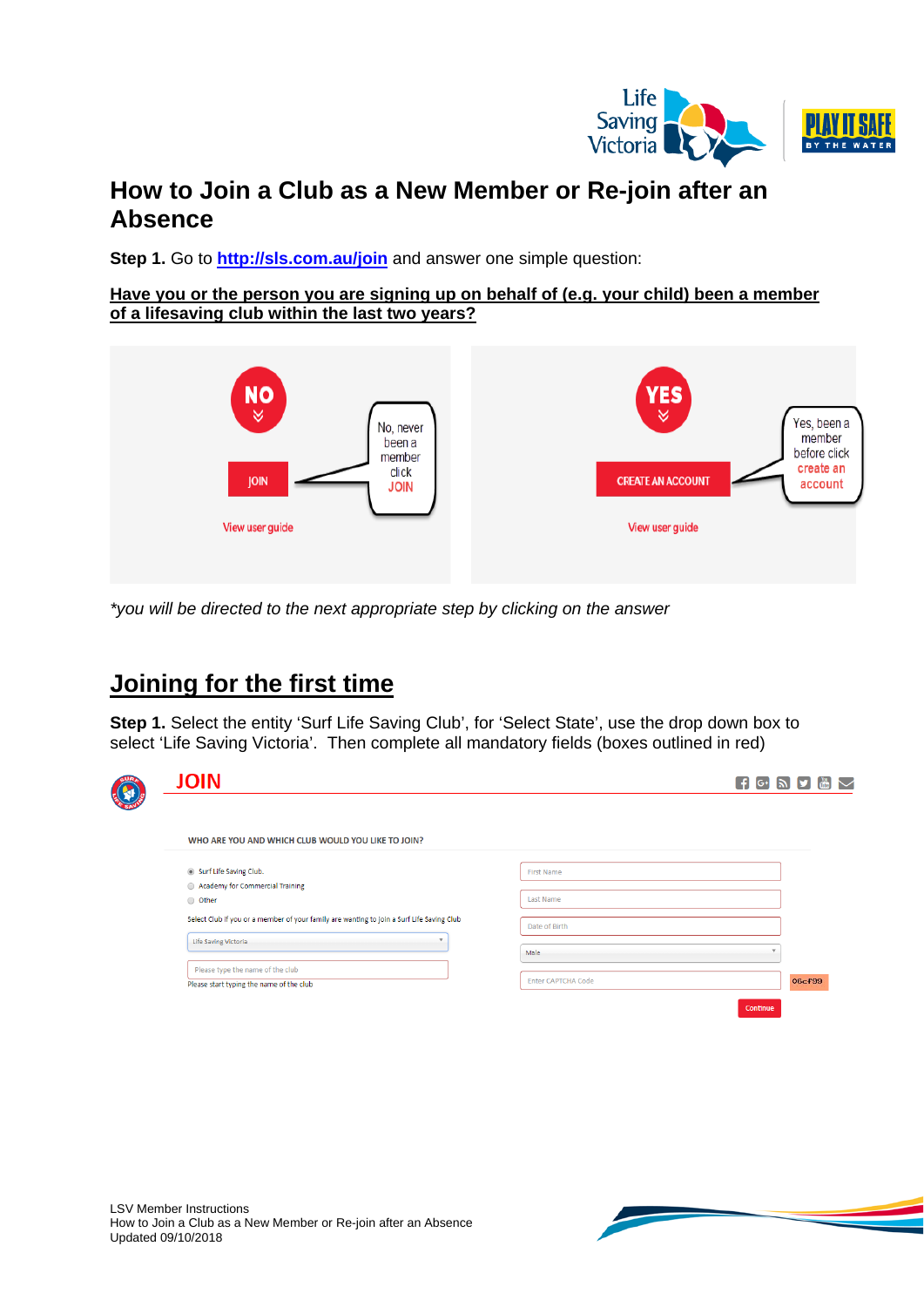*Please note: You may get the screen below if you were previously a member of a surf club or other surf life saving organisation. As a result it is highly likely that there is a record in the national administrative database. If you belonged more than two years ago, then it is also highly likely that many of the details we have for you, have changed. If you were a member less than two years ago, please go to the Members Area URL: [members.sls.com.au](https://members.sls.com.au/SLSA_Online/modules/login/index.php)*



**Step 2.** A General Details section will appear; Email Address 1, Home Address and Postal Address are required fields and **must be completed**. However, we would appreciate if all fields are completed.

**Step 3.** Complete the SLSA Membership Application and Declaration. At the bottom of the application, there are three acknowledgement boxes, one of which only applies if you are a parent/guardian applying on behalf of someone under 18. Click 'Submit the Form'.

| <b>CONFIRMATION</b> |                                                                                                                                                                                                                                                                                                                                                                                                                                                                                                                                                                |
|---------------------|----------------------------------------------------------------------------------------------------------------------------------------------------------------------------------------------------------------------------------------------------------------------------------------------------------------------------------------------------------------------------------------------------------------------------------------------------------------------------------------------------------------------------------------------------------------|
|                     |                                                                                                                                                                                                                                                                                                                                                                                                                                                                                                                                                                |
|                     | SLSA MEMBERSHIP APPLICATION AND DECLARATION                                                                                                                                                                                                                                                                                                                                                                                                                                                                                                                    |
|                     | ve read, understood, acknowledge and agree to the declaration including the warning, exclusion of liability, release & indermnity. I acknowledge that if my application for<br>membration is successful I will be entitled to all benefits, advantages, privileges and services of SLSA membership.                                                                                                                                                                                                                                                            |
|                     | Where he applicant is under 18 years of age this form must also be signed by the applicant's parent or legal quardian.                                                                                                                                                                                                                                                                                                                                                                                                                                         |
|                     | am the parent or quardian of the applicant.                                                                                                                                                                                                                                                                                                                                                                                                                                                                                                                    |
| me of a             | I aut prise and consent to the applicant undertaking the SLS Activities. In consideration of the applicant's membership being accepted I expressly agree to be responsible for the<br>applical is behaviour and agree to personally accept in my capacity as a parent or guardian the terms set out in this membership application and declaration including the provision by<br>release and indemnity in the terms set out above. In addition I agree to be bound by and to comply with the SLSA constitution and any regulations and policies made under it. |
|                     | e read, understand, acknowledge and agree to the declaration and application and conditions of membership. I warrant that all information provided<br><b><i><u>PARKERS OF BRIDER</u></i></b><br><b>Submit the Form</b><br>Re et                                                                                                                                                                                                                                                                                                                                |

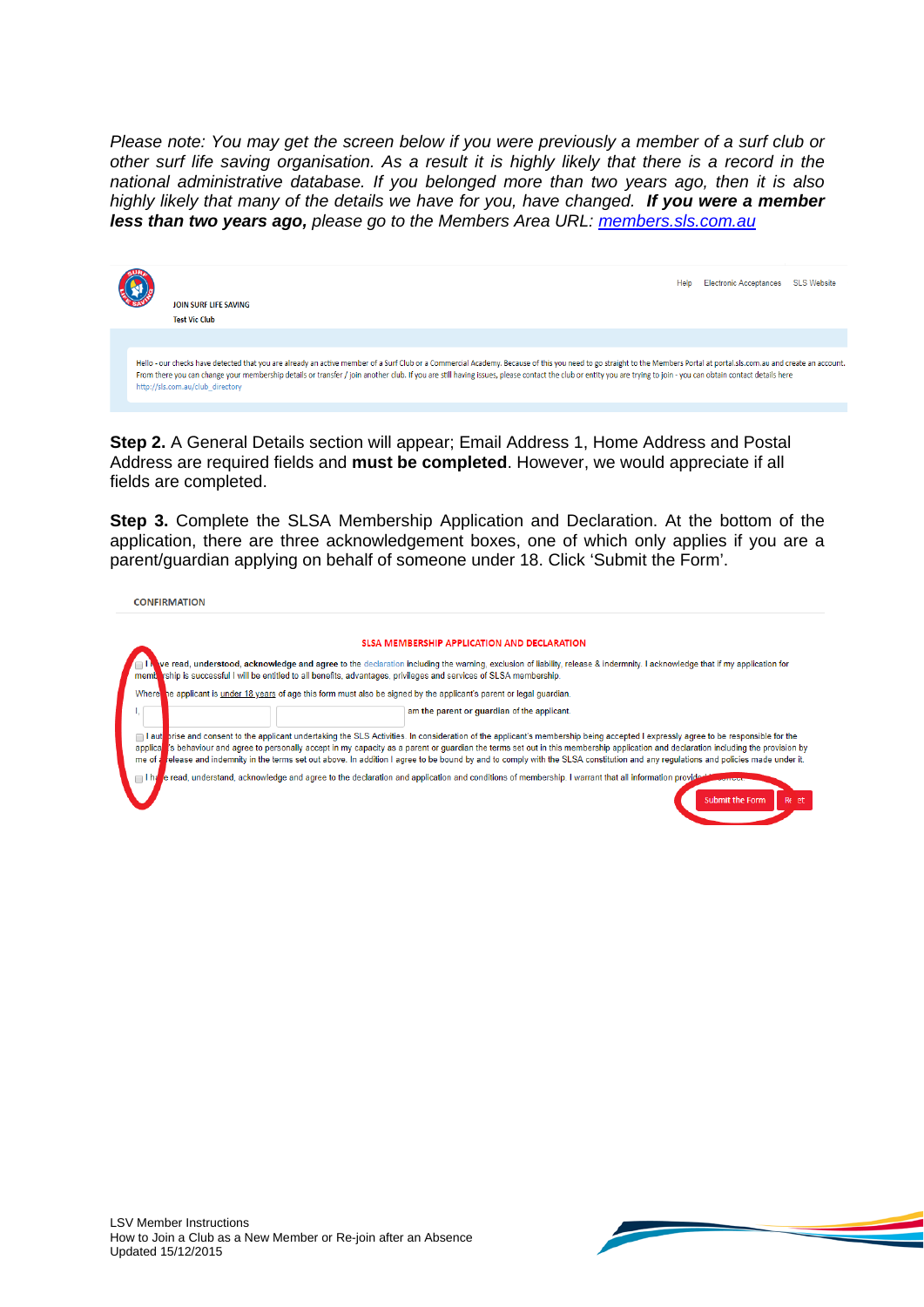**Step 4.** Once your application has been submitted you will see the confirmation window 'Your application for membership has been submitted'. From this screen you are prompted to:

- **a) Make a payment**
- **b) Create a family group by joining an additional family member, or**
- **c) Join another person up**

Your application for membership has been submitted to Test Vic Club

The application needs to be approved before you become a member and you must fulfill all of the Terms and Conditions of the membership process required by SLSA and the Club. You can track the status of your application anytime using your tracking ID: 100005818896#616307.

#### **Making Payment**

Please contact the club for payment options.

**Organisation Name: Test Vic Club** Phone: (02) 92158111 Email: ithelp@slsa.asn.au Website: www.sls.com.au Postal Address: , Australia

Joining Additional people/family members Please note that as each person is a unique member you need to fill in all of the details for EACH Person and pay separately (or once for a family payment).

Click here if you want to join another person up

### **a) Make a payment**

On the confirmation screen, details will be provided to you on how you can pay. Most clubs will have online payments set up. You can submit multiple payments in the one transaction. If available, select 'Click here if you wish to pay online'.

 $\overline{\times}$  Start typing to get a list of possible matches

### **Enter Payment Details**

As some clubs/entities may not participate in the Payment Gateway, you can only pay the entities available in the selection box below. If the name does not appear when you type in your required club/entity, you must contact them for alternative payment options. Please ensure you are paying the club/entity that is charging the fee or has invoiced you. Please do not pay Surf Life Saving Australia unless you have been invoiced by SLSA membership payments must be paid to the relevant club.

Please enter your payment details below. Fields marked with an asterisk (\*) are mandatory.

Altona Lifesaving Club



Altona Lifesaving Club Price List Season 2018/19 Altona Life Saving Club Membership Fees

Existing Members Renewing for 2018/19 Season

**Step a1.** Check that the correct club is listed next to 'Select the entity to pay'. Select the Transaction Type 'Membership fee' from the drop down box.

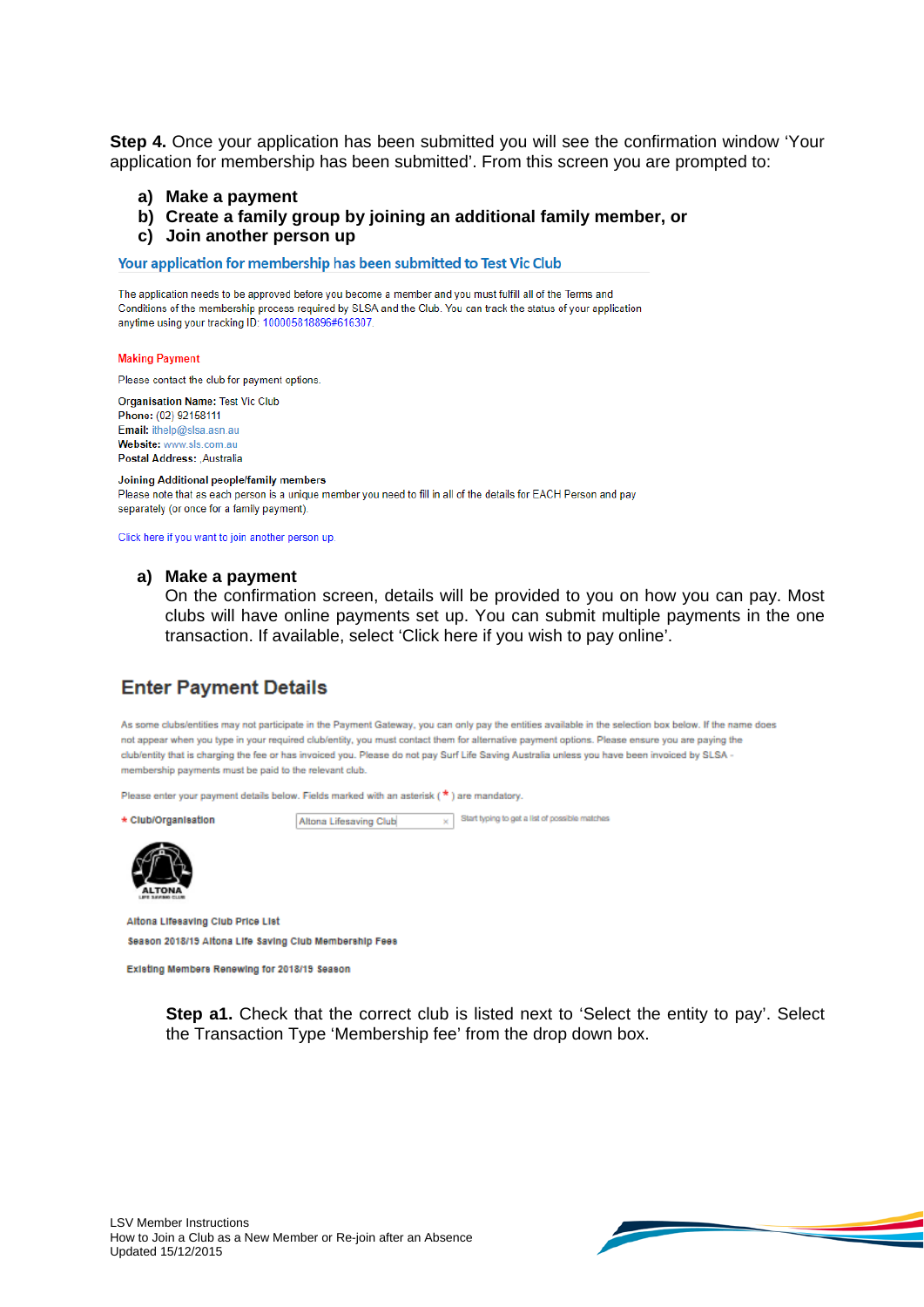**Transaction 1** 

| * Transaction Type             | Membership fee<br>$\checkmark$ |                                          |
|--------------------------------|--------------------------------|------------------------------------------|
| * Payment Details              |                                | Complete Name/Meaningful Payment details |
| * Amount                       |                                | GST Inc. (\$dd.cc)                       |
| 亩                              |                                |                                          |
| <b>Add another Transaction</b> |                                |                                          |
| <b>Total</b>                   | \$0.00 AUD                     |                                          |
| <b>Payer's Details</b>         |                                |                                          |
| * Payer's Name                 |                                |                                          |
| * Contact Details              |                                | <b>Phone Number or Address</b>           |
|                                |                                |                                          |
| <b>Receipt Email Address</b>   |                                |                                          |

**Step a2.** Write the name/s of the people the membership is for in the complete name section.

**Step a3**. Enter the amount you wish to pay in the amount section. If you are unsure about how much to pay, please refer to the 'payment list'.

**Step a4.** Follow the prompts to provide credit card details and complete payment.

### **b) Create a family group by joining an additional family member**



**Step b1.** If you wish to create a family group and sign up other members of your family, select '*Click here if you want to join an additional family member'*.

**Step b2.** Enter a Family Group Name and complete the details for the family member you wish to add to the group. Click 'continue'.

**Step b3.** Complete the General Details and the SLSA Membership Application and Declaration form. Some details will be prefilled.

**Step b4.** Continue this process until all family members have been added to the group**.**

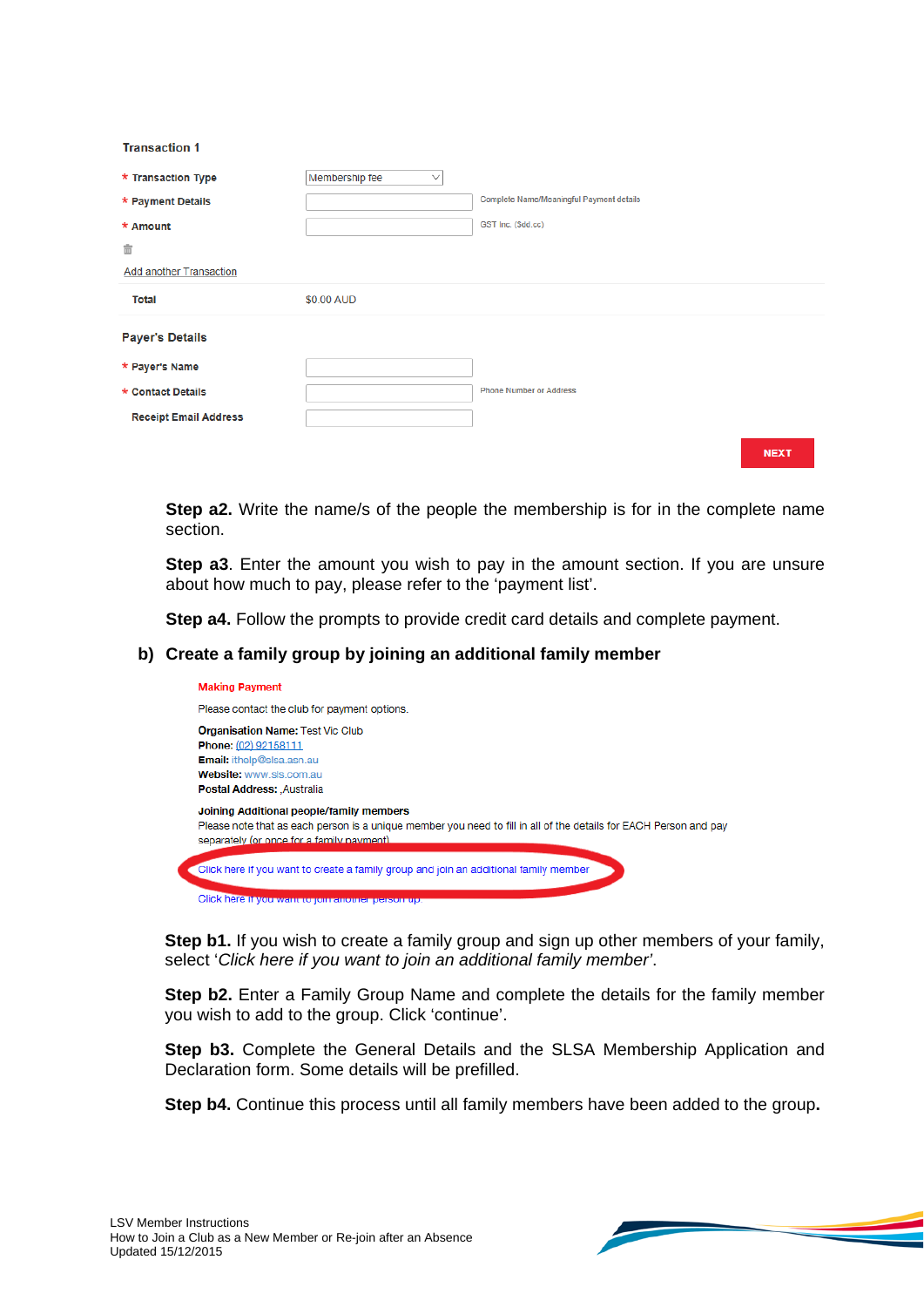### **c) Join another person up**



**Step c1.** If you wish to join up another person select 'Click here if you want to join another person up'.

**Step c2.** Fill in the Entity Selection, General Details and SLSA Membership Application and Declaration form.

## **Rejoining a surf club after an absence**

If you were previously a member of a surf club or other surf life saving organisation then it is highly likely that there is a record in the national administrative database. If you belonged more than two years ago, then it is also highly likely that many of the details we have for you, have changed. So if you were a member more than two years ago:

**Step 1**: go to *join.sls.com.au.* click the JOIN button within the No section. Select the State and club you wish to rejoin or join and complete the basic information section.

| <b>JOIN</b>                                                                               |                           | $\sim$<br>$\left[\begin{array}{ccc} \mathbf{f} & \mathbf{G} \end{array}\right]$ $\mathbf{S}$ $\left[\begin{array}{ccc} \mathbf{y} & \mathbf{y} \end{array}\right]$ |
|-------------------------------------------------------------------------------------------|---------------------------|--------------------------------------------------------------------------------------------------------------------------------------------------------------------|
| WHO ARE YOU AND WHICH CLUB WOULD YOU LIKE TO JOIN?                                        |                           |                                                                                                                                                                    |
| Surf Life Saving Club.<br>Academy for Commercial Training                                 | First Name                |                                                                                                                                                                    |
| O Other                                                                                   | Last Name                 |                                                                                                                                                                    |
| Select Club if you or a member of your family are wanting to join a Surf Life Saving Club | Date of Birth             |                                                                                                                                                                    |
| $\mathbf{v}$<br>Life Saving Victoria                                                      | Male                      |                                                                                                                                                                    |
| Please type the name of the club<br>Please start typing the name of the club              | <b>Enter CAPTCHA Code</b> | 06cf99                                                                                                                                                             |
|                                                                                           |                           | Continue                                                                                                                                                           |

The system will notice that you are already in the national database and you will be asked some simple security questions which will enable us to identify you correctly. You need to answer at least 2 of the 4 questions.